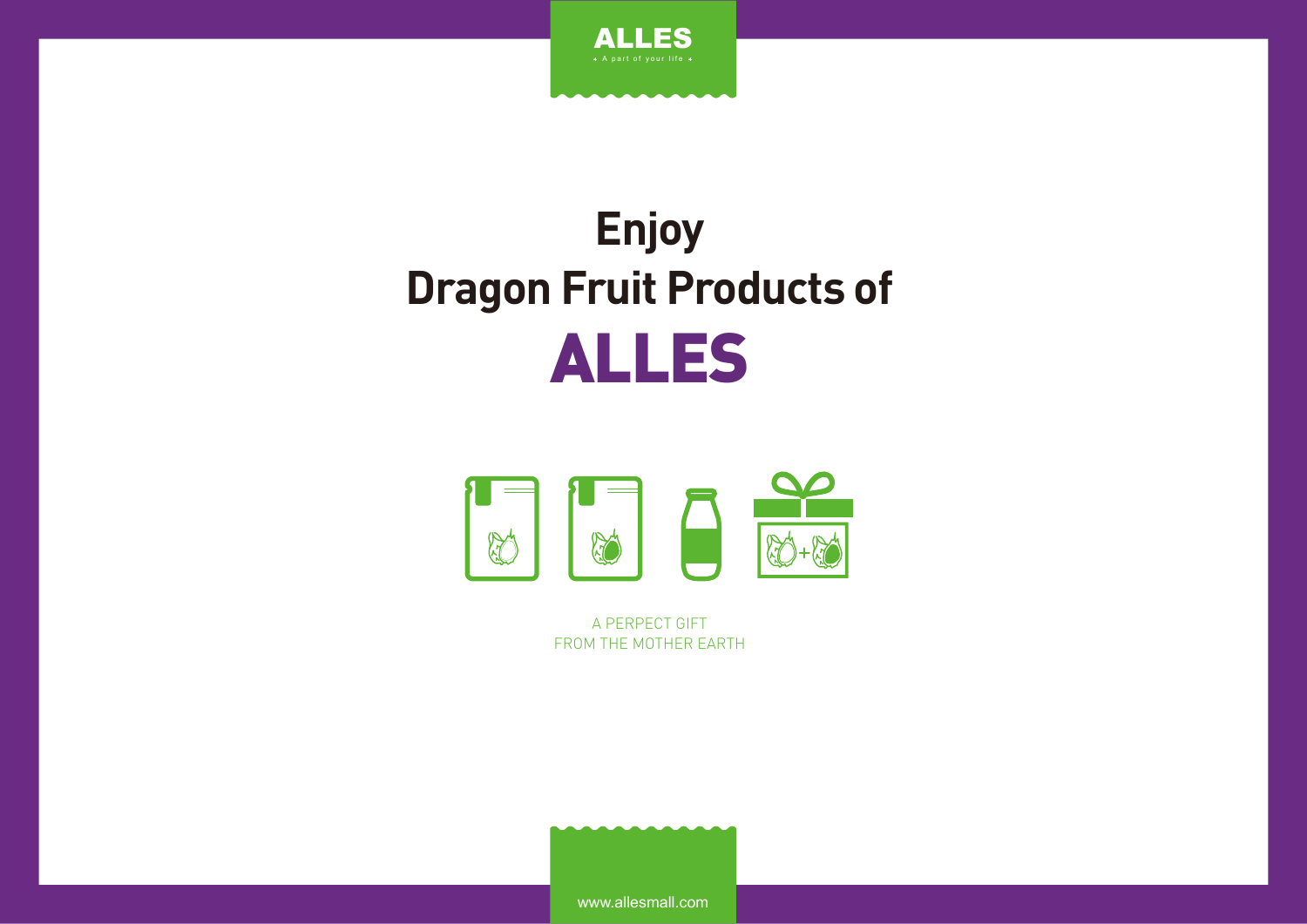

# ð from KIM HAI DRAGON FRUIT FARM in Vietnam

Our dragon fruits are grown the natural way,

we produce our own in-house organic fertilizer and using traditional remedies to fight against diseases. We say NO to bio-stimulants other harmful chemicals. This is why our dragon fruit taste so delicious!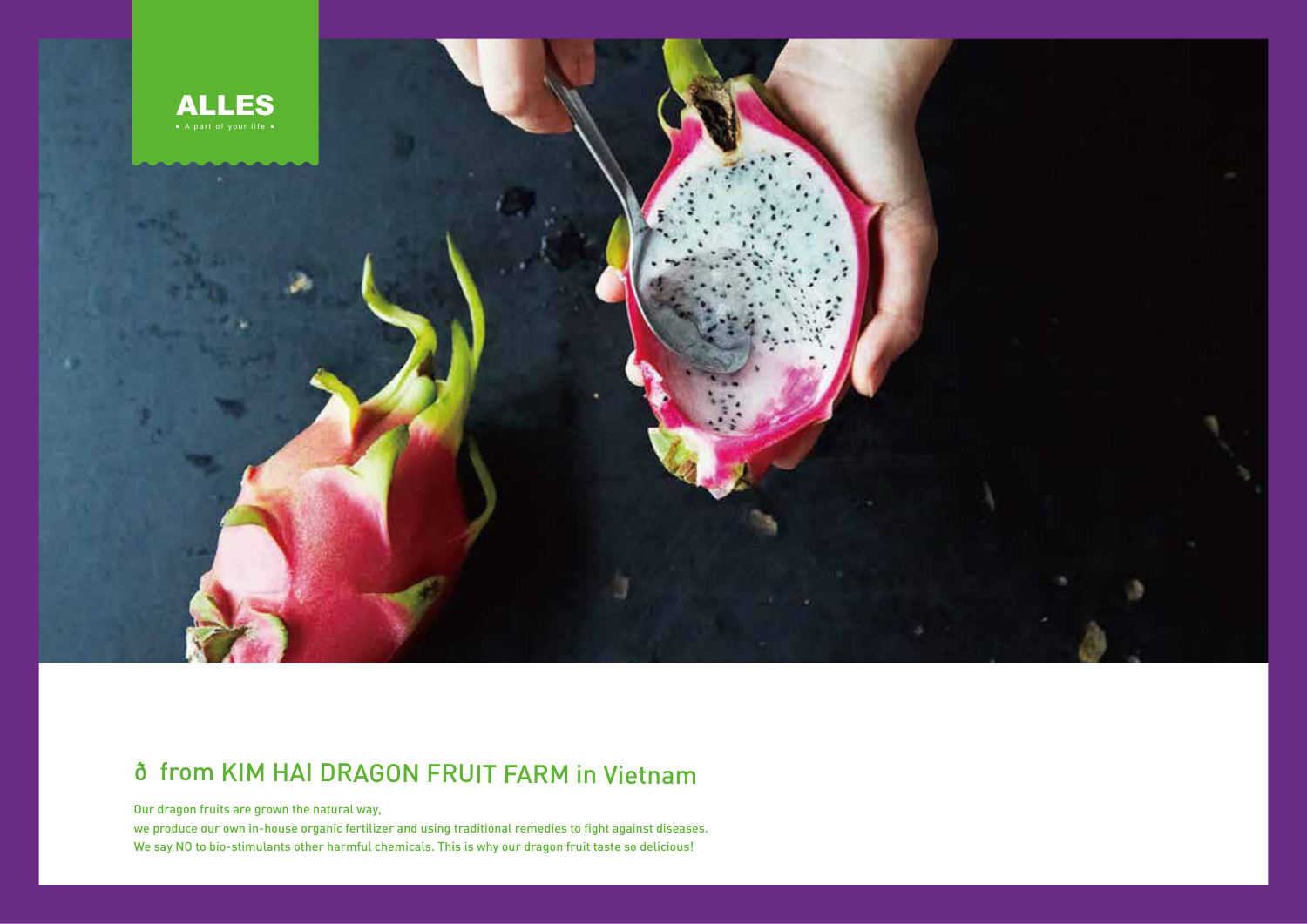



WHITE DRAGON FRUIT SLICES 반건조 화이트 용과칩

# Net Weight 65g

|        |       | 1외 (058) 곱귀시 / ZTOKCdl |                    |
|--------|-------|------------------------|--------------------|
| 총 내용량당 | 함량    | %영양소기준치                |                    |
| 나트륨    | Omg   | 0%                     |                    |
| 탄수화물   | 42.6g | 65.6%                  |                    |
| 당류     | 0g    | 0%                     |                    |
| 지방     | 2.4g  | 3.7%                   | <b>WHITE DRAGO</b> |
| 트랜스지방  | 0g    | 0%                     | FRUIT SLICES       |
| 포화지방   | 0g    | 0%                     |                    |
| 콜레스테롤  | Omg   | 0%                     |                    |
| 단백질    | 6g    | 9.4%                   |                    |

### RED DRAGON FRUIT SLICES 반건조 레드 용과칩 KÓ Net Weight 65g

### 1회 (65g) 섭취시 / 216kcal 1회 (65g) 섭취시 / 224kcal 1회 (225ml) 섭취시 / 104kcal

| 총 내용량당                                                   | 함량                                                  | %영양소기준치                                                                                     |
|----------------------------------------------------------|-----------------------------------------------------|---------------------------------------------------------------------------------------------|
| 나트륨<br>탄수화물<br>당류<br>지방<br>트랜스지방<br>포화지방<br>콜레스테롤<br>단백질 | Omg<br>44g<br>0g<br>2.5g<br>0g<br>0g<br>Omg<br>6.3g | $0\%$<br>67.6%<br>$0\%$<br><b>RED ORAGON</b><br>3.8%<br>AT SHIEFS<br>0%<br>0%<br>0%<br>9.7% |
|                                                          |                                                     |                                                                                             |

### 용과의 10가지 건강상의 좋은점



100% PURE DRAGON FRUIT JUICE 용과 100% 착즙주스



### Net Weight 255ml

|        |        | T와 (ZZDIIII) 업쉬시 / TU4KCdI |  |
|--------|--------|----------------------------|--|
| 총 내용량당 | 함량     | %영양소기준치                    |  |
| 나트륨    | Omg    | 0%                         |  |
| 탄수화물   | 25.09g | 9.7%                       |  |
| 당류     | 0g     | 0%                         |  |
| 지방     | 2.5g   | 0%                         |  |
| 트랜스지방  | 0g     | 0%                         |  |
| 포화지방   | 0g     | 0%                         |  |
| 콜레스테롤  | Omg    | 0%                         |  |
| 단백질    | 0.35g  | 0.9%                       |  |
|        |        |                            |  |

#### About Dragon Fruit

선인장 열매의 한 종류로 중앙아메리카 원산이며, 열매 맺힌 모습이 용이 여의주를 물고 있는 것과 흡사하여 '용과 (DRAGON FRUIT)라' 불리우며, 열매 과피와 과육 색으로 품종을 구별하며, 백색종(빨강+흰색), 황색종(노랑+흰색), 적색종(빨강+빨강), 분홍종(빨강+분홍) 등이 있습니다.

#### [학명은 Hylocereus.]

몸에 좋은 미네랄과 항산화 물질이 풍부하고 칼로리가 적으나, 맛이 심심하여 드레싱을 더해 먹는 게 좋은 과일입니다.

종자에는 소화 촉진 기능이 있고, 불포화지방산이 많으며, 열매는 섬유질이 많고 칼로리가 적어 다이어트 식품으로 좋습니다.

: 적색용과는 암, 심장병, 저혈압을 예방하는 것으로 알려진 천연 항산화제인 라이코펜이 많습니다. : 칼륨 함량이 매우 높으며, 그 외의 인, 마그네슘 등 미네랄과 카로틴, 수용성 식이섬유,

비타민 등 항산화물질이 풍부합니다.

과일뿐만 아니라 관상용으로도 좋으며, 익은 과일은 잼, 젤리, 아이스크림, 과일 주스, 와인 등으로도 이용합니다.



자료 출처: 농촌진흥청 RDA Interrobang (139호)

집필: 성기철 박사 (064-741-2560), 문경환, 김천환, 임찬규, 위승환, 손다니엘 아열대 작물 전람회 2013.12.24 (제 139호)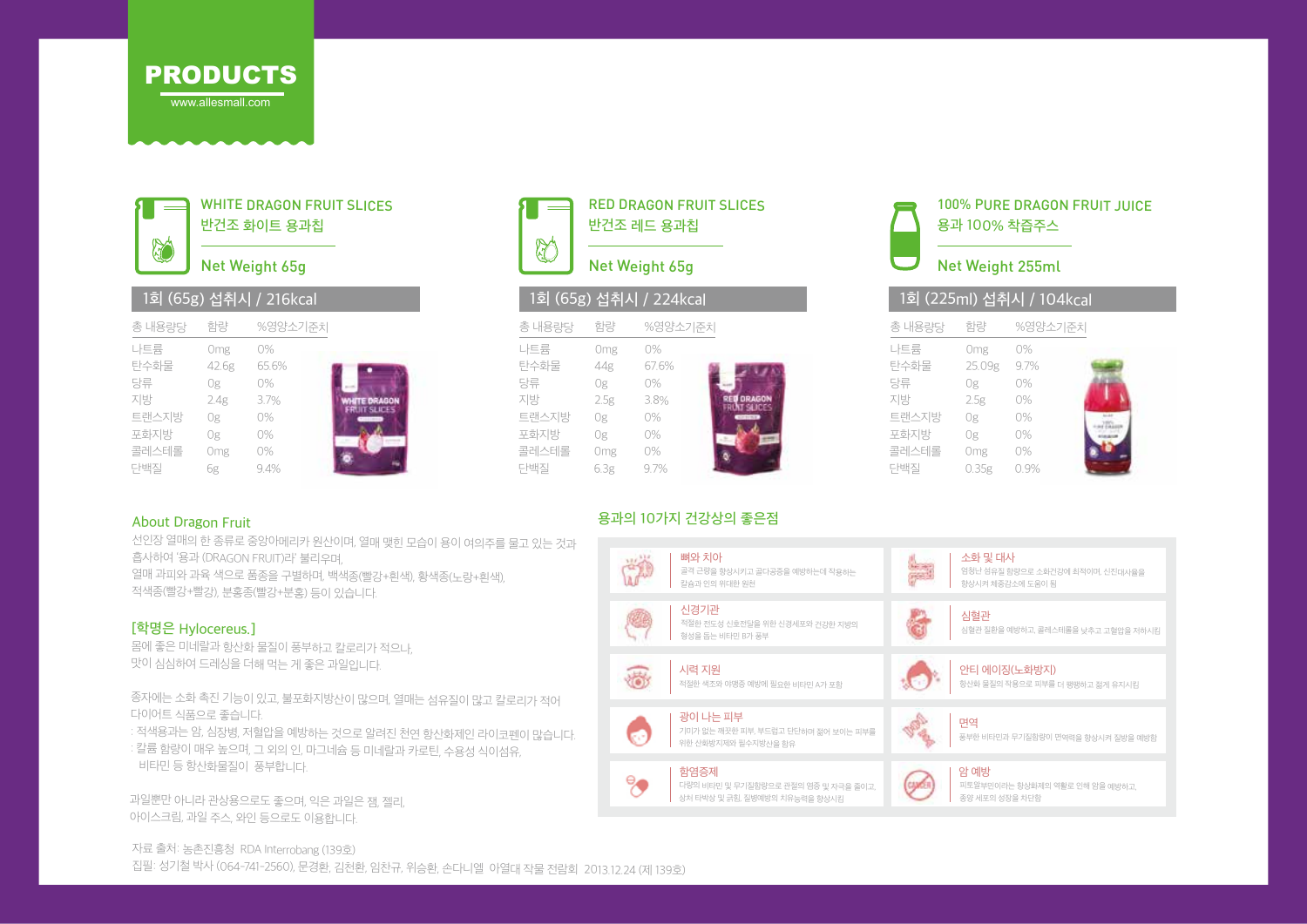ABOUT Kim Hai Dragon Fruit Farm

www.afruit.com.vn

# 김하이 드래곤 프루트 농장 Kim Hai Dragon Fruit Farm

#### **"Global GAP and HACCP certified Kim Hai Dragon Fruit Farm"**

Kim Hai Dragon Fruit Farm is an 80 hectare Global GAP (GGN 4052852217637) certified farm. It is located in Ham Thuan Nam Commune, Binh Thuan Province about 3 hour drive from Ho Chi Minh City. Currently, Kim Hai produces around 1000 tons of dragon fruit per year. We have a state of the art factory and packing house onsite producing top quality pure dragon fruit juice, semi-dried dragon fruit slices using solar energy and chewy dragon fruit snacks. Our dragon fruits have been exported to many countries around the globe such as New Zealand, USA and Europe. We proud to be the pioneer in Vietnam in producing premium dragon fruit juice and other dragon fruit related products in full commercial scale.

김하이 드래곤 프루트 농장은 호치민에서 북동쪽 해안방향으로 3시간 거리의 Binh Thuan 지역에 위치해 있으며, 국제우수농산물 공급규정인 글로벌 GAP인증 및 해썹(HACCP)인증을 받은 농장입니다. 현재 약 80헥타르에 달하는 면적에서 매년 1,000톤 이상의 용과가 생산되고 있습니다. 특히 농장 내부에 자체 가공공장을 보유하고 있어, 수확되자마자 가장 신선한 상태에서 가공된 용과 제품들을 공급하고 있습니다.

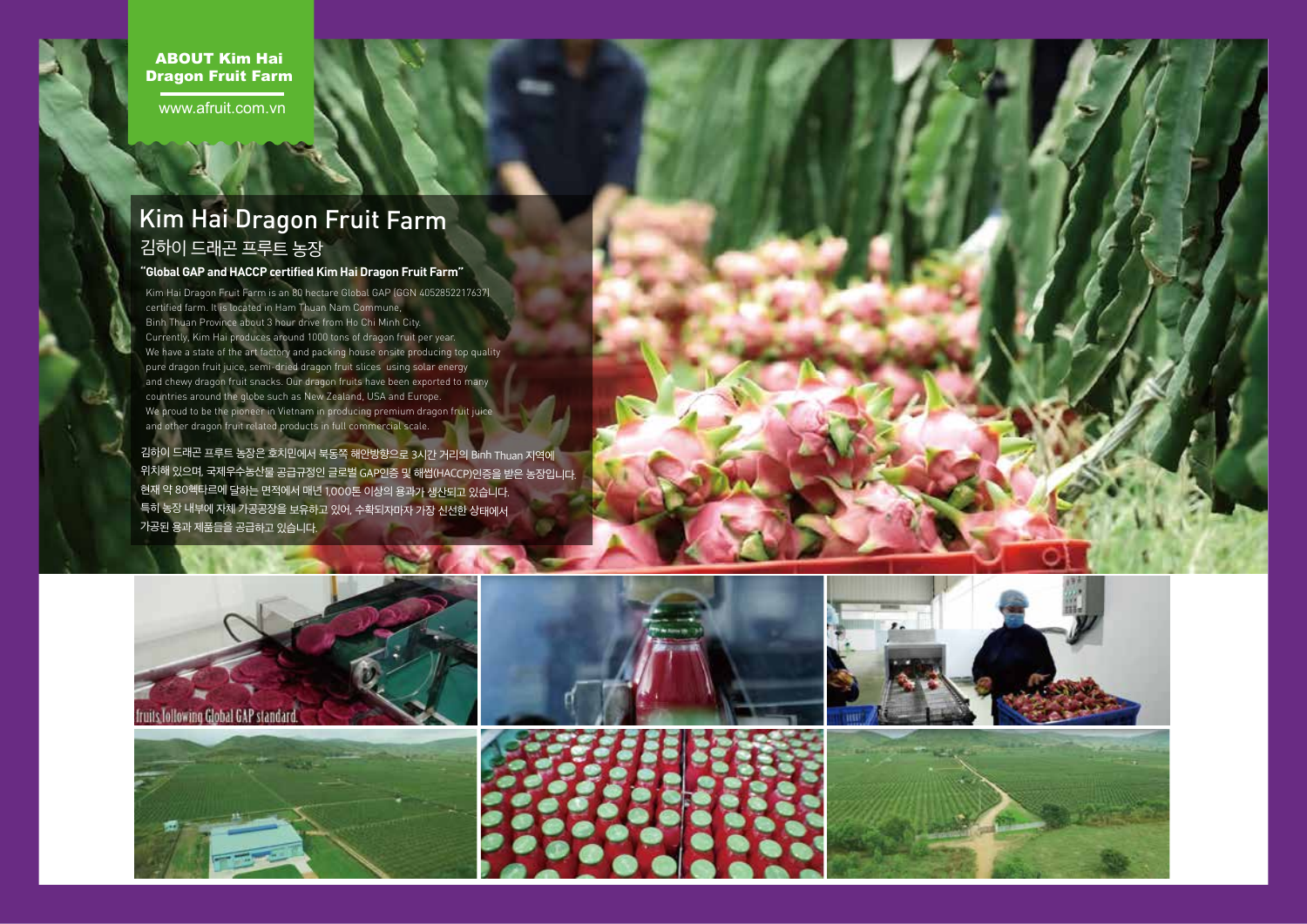## ABOUT ALLES

www.allesmall.com

ALLES (is a german word and means all or everything) as a global import & export trade company is always thinking about customers & business partners and also is ready to cooperate with you for human beings and the environment. So we promise to provide our best service on our company's honor.

CEO : SHIN HO JUN (Mr. Shin)

알레스는 글로벌 수출입 협력 회사로 [모든] (alles : 독일어로 all을 뜻함.)면에서 고객과 파트너를 위한 최고의 서비스를 제공해 드릴 것을 약속합니다.

대표 이사 : 신 호준 (辛 昊 駿)

# Without reliability and communication, Without ALLES

신뢰와 소통을 바탕으로 하는 알레스의 비즈니스 프로세스 Customer reliability and Partner reliability are the most important belief of ALLES.



고객과의 신뢰, 파트너와의 신뢰는 알레스의 가장 중요한 신념입니다. 신뢰와 소통이 없이는 고객도 파트너도 존재하지 않기 때문입니다. 특히, 알레스는 파트너와의 지속적인 소통을 통해, 엄선된 제품만을 관리, 공급하여 고객의 신뢰에 부응하기 위해 끊임없이 노력하고 있습니다.